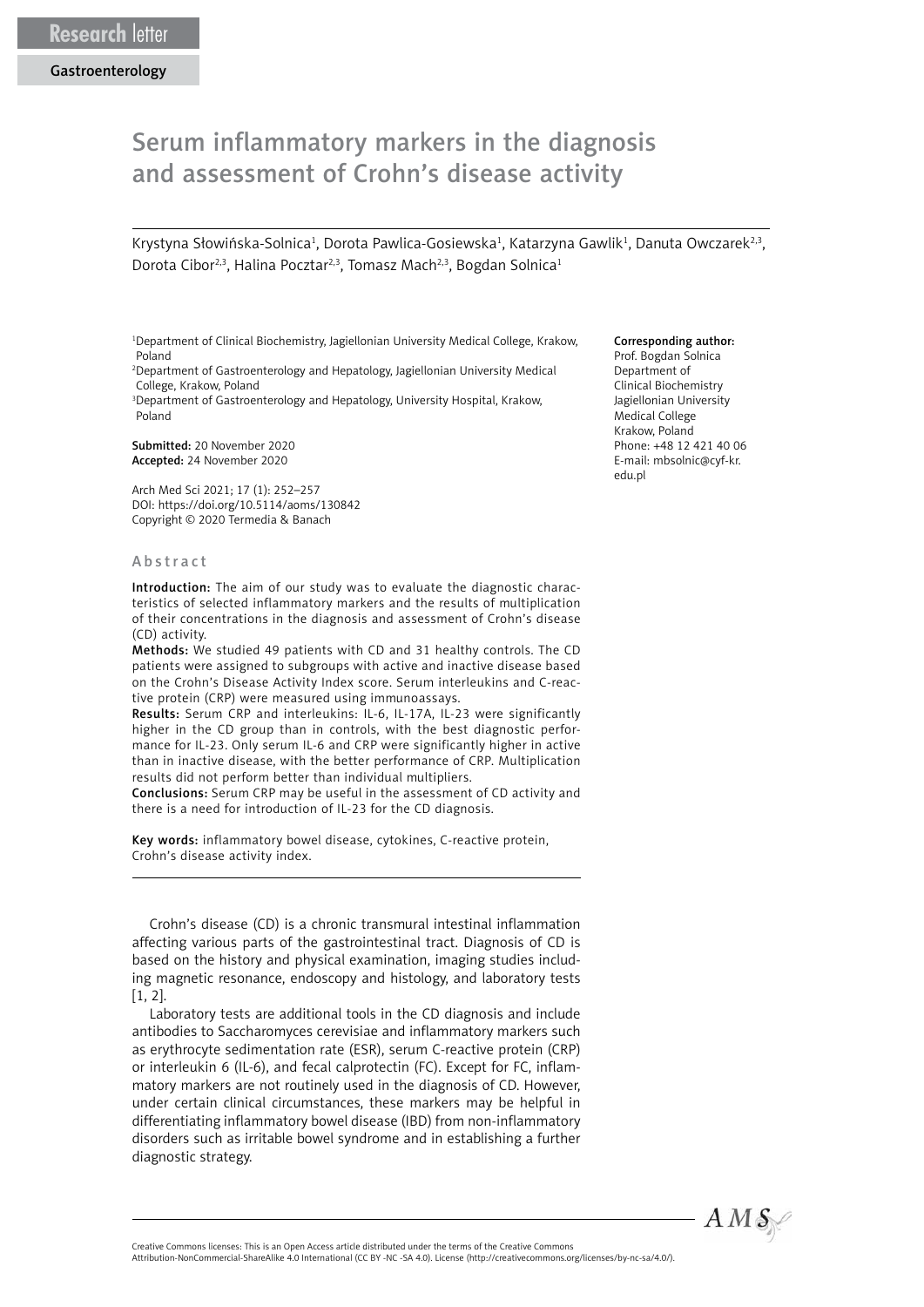The clinical status of CD patients is often assessed using the Crohn's Disease Activity Index (CDAI) calculated using clinical and laboratory data including general well-being, number of abnormal stools, abdominal pain, arthritis/arthralgia, mucocutaneous lesions, iritis/uveitis, fever, hematocrit and others [3]. However, some criteria included in the CDAI are scored by the patients subjectively and some of them may require extended diagnostics, e.g. eyes examination or osteoarticular assessment. Therefore, the use of CDAI can be time consuming, inconvenient for the patient and sometimes not completely reliable. Another approach is endoscopy and cross-sectional imaging techniques with the use of ultrasound, computed tomography and magnetic resonance imaging. However, these diagnostic procedures have several disadvantages [4, 5]. As inflammation plays a key role in the pathogenesis and clinical course of CD, the use of inflammatory markers is another option in assessing disease activity.

Fecal calprotectin and serum CRP are broadly studied and used for CD activity assessment in clinical practice [6, 7]. However, IL-6, IL-17A and IL-23 (IL-23/IL-17 axis), despite their well-documented role in triggering and maintaining the mucosal inflammation, still remain candidate markers. The availability of simple laboratory tests instead of quite complicated scoring systems and/ or endoscopy could make CD activity assessment easier and faster. Many approaches to use biomarkers for this purpose have been studied with conflicting results [4, 5, 8–12].

In this study, we aimed to evaluate the diagnostic characteristics of selected inflammatory markers including serum CRP, IL-6, IL-17A, IL-23, and the results (products) of multiplication of their concentrations in the diagnosis of CD and in the assessment of disease activity.

Methods. We studied 49 patients with CD, aged from 22 to 50 years and 31 healthy controls aged from 20 to 61 years. The study was conducted in years 2018–2019 and the patients were enrolled consecutively in the Department of Gastroenterology and Hepatology of the University Hospital, Krakow, Poland. The diagnosis of CD was based on the patient's history, physical examination and colonoscopy with histology. All CD patients studied were treated at the time of enrollment. The therapies used included glucocorticoids, 6-mercaptopurine, 5-aminosalicylate, Infliximab and antibiotics. In all CD patients the CDAI score was calculated and they were assigned to subgroups with active (CDAI score  $\geq$  150, 33 patients) and inactive (CDAI score < 150, 16 patients) disease. Informed consent was signed by each subject prior to enrolling in the study. The Bioethical Committee of the Jagiellonian University, Krakow, Poland, approved the study.

Serum concentrations of IL-6, IL-17A and IL-23 were measured using ELISA reagent kits. High-sensitivity C-reactive protein (hs-CRP) was measured using the immunonephelometric assay on the Nephelometer II Analyzer (Siemens Healthcare Diagnostics). The results of multiplication of concentrations: [IL-6] × [CRP], [IL-17A] × [CRP], [IL-23] × [CRP],  $[L-6] \times [L-17A]$ ,  $[L-6] \times [L-23]$  and  $[L-17A]$ × [IL-23] were calculated using standard units (mg/l for CRP, pg/ml for interleukins).

*Statistical analysis*. Data distribution was analyzed using the Shapiro-Wilk test. All variables in our study showed a nonparametric distribution, and therefore the results are presented as medians and interquartile ranges [Q1-Q3]. Medians were compared using the Kruskal-Wallis Anova test and the Dunn Test. The significance level of  $p < 0.05$  was applied.

Diagnostic characteristics in differentiating between the presence and absence of CD and between active and inactive disease were assessed using Receiver Operating Characteristics (ROC) curve analysis to select appropriate cut-off values and calculations of diagnostic sensitivity and specificity, positive and negative predictive value, and area under the ROC curve (AUC). All analyzes were performed using the Statistica 13 software (StatSoft Poland).

Results. Serum levels of CRP, IL-6, IL-17A and IL-23 were significantly higher in the CD group than in controls (Table I). In the diagnosis of CD, IL-23 had the most favorable diagnostic characteristics while other markers performed worse with AUC < 0.8 (Table II). All results (products) of multiplication of concentrations differed significantly between CD patients and the control group (Table I). The diagnostic characteristics of these products were better than those of the individual factors, but still the best performance was found for serum IL-23 multiplied by CRP, IL-6 and IL-17A levels. Also, the performance of  $[IL-6] \times [CRP]$  was slightly better than that of IL-6 and CRP separately (Table II).

In the group of patients with CD, only serum CRP and IL-6 were significantly higher in active than in inactive disease (Table I). In differentiating active and inactive CD with cut-off values other than for the diagnosis, the best diagnostic performance was found for CRP whereas IL-6, IL-17A and IL-23 performed worse. The multiplication of serum levels slightly improved their diagnostic performance as combined markers (Table II).

Discussion. In this study, we evaluated CRP and inflammatory cytokines reported to be associated with CD pathogenesis and clinical course, i.e. IL-6, IL-17A, IL-23 and the results of multiplication of their concentrations as combined markers in the CD diagnosis and disease activity assessment.

We observed serum CRP levels as well as the results of multiplications: [IL-6] × [CRP], [IL-17A] ×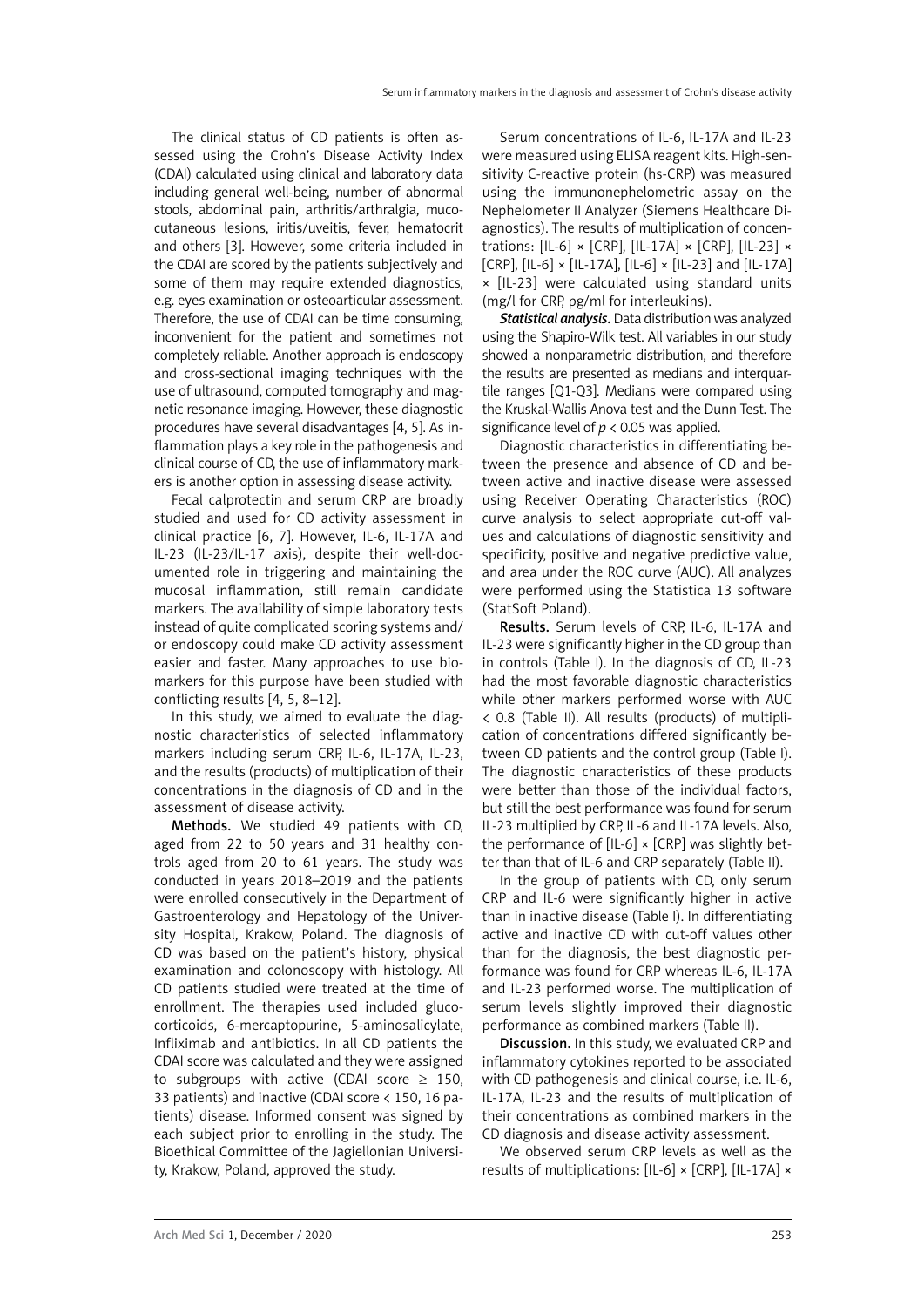| Marker                    | Crohn's disease $(n = 49)$             | Control group $(n = 31)$                     | P-value  |  |
|---------------------------|----------------------------------------|----------------------------------------------|----------|--|
|                           | Median (IQR)                           |                                              |          |  |
| CRP [mg/l]                | 3.48 (1.03-20.62)                      | $0.51(0.16 - 1.74)$                          | 0.0001   |  |
| $IL-6[pg/ml]$             | $3.24(1.50 - 7.35)$                    | $1.35(0.77-1.96)$                            | < 0.0001 |  |
| $IL-17A [pg/ml]$          | $2.01(1.26 - 3.48)$                    | $0.93(0.47 - 1.88)$                          | 0.0001   |  |
| $IL-23 [pg/ml]$           | $23.3(18.0 - 36.0)$                    | 5.78 (3.70-7.79)                             | < 0.0001 |  |
| $[IL-6] \times [CRP]$     | 17.8 (1.38-111.39)                     | $0.35(0.00 - 8.34)$                          | < 0.0001 |  |
| $[IL-17A] \times [CRP]$   | 7.18 (1.30-40.92)                      | $0.35(0.00 - 8.34)$                          | < 0.0001 |  |
| $[IL-23] \times [CRP]$    | 108.22 (16.76-579.80)                  | 2.47 (0.70-10.32)                            | < 0.0001 |  |
| $[IL-6] \times [IL-17A]$  | $6.51(2.50-17.39)$                     | $1.49(0.01 - 15.42)$                         | < 0.0001 |  |
| $[IL-6] \times [IL-23]$   | 93.53 (32.86-227.93)                   | $6.71(4.01-13.44)$                           | < 0.0001 |  |
| $[IL-17A] \times [IL-23]$ | 52.10 (30.07-109.40)                   | $4.43(2.25-10.75)$                           | < 0.0001 |  |
| Marker                    | Inactive CD<br>CDAI < 150 ( $n = 16$ ) | <b>Active CD</b><br>CDAI $\geq$ 150 (n = 33) | P-value  |  |
| $CRP$ [mg/l]              | $1.14(0.46 - 2.56)$                    | 10.85 (2.96-28.12)                           | 0.000130 |  |
| $IL-6[pg/ml]$             | $2.05(1.01-3.20)$                      | $4.35(2.16 - 9.00)$                          | 0.025885 |  |
| $IL-17A [pg/ml]$          | $2.01(1.23 - 3.34)$                    | $2.01(1.26 - 3.70)$                          | 0.639040 |  |
| $IL-23 [pg/ml]$           | 20.90 (16.54-26.82)                    | 26.65 (19.36-37.04)                          | 0.132823 |  |
| $[IL-6] \times [CRP]$     | 2.39 (0.02-24.66)                      | 41.38 (0.04-3388.08)                         | < 0.0001 |  |
| $[IL-17A] \times [CRP]$   | $2.13(0.50 - 24.92)$                   | 19.97 (0.02-557.33)                          | < 0.0001 |  |
| $[IL-23] \times [CRP]$    | 21.66 (9.33 - 51.68)                   | 422.15 (68.19-790.87)                        | < 0.0001 |  |
| $[IL-6] \times [IL-17A]$  | $4.40(0.33 - 35.24)$                   | $7.53(0.12 - 510.44)$                        | < 0.0001 |  |
| $[L-6] \times [L-23]$     | 43.93 (27.62-103.60)                   | 114.26 (42.91-268.33)                        | < 0.0001 |  |
| $[IL-17A] \times [IL-23]$ | 37.10 (23.13-83.97)                    | 59.37 (33.19-151.79)                         | < 0.0001 |  |

Table I. Comparison of median values (IQR) of serum inflammatory makers and the results of multiplication of their concentrations in CD patients and controls and in patients with active and inactive CD

*CD – Crohn's disease, CDAI – Crohn's disease activity index, IQR – interquartile range.*

[CRP], [IL-23] × [CRP] significantly higher in the CD group than in controls (Table I). However, the performance of serum CRP in the diagnosis of CD was rather poor and only slightly improved after multiplication by IL-6, IL-17A and IL-23 levels (Table II). These findings seem to exclude the use of CRP in the diagnosis of CD. However, the slight differences in serum CRP between the studied group and controls (Table I) and the observed poor diagnostic performance were largely due to by the CD treatment of patients studied, which is a limitation of this analysis.

Serum CRP and FC are the most broadly evaluated and frequently used markers of CD activity [5, 6, 13]. Increased serum CRP levels were reported in patients with CD and associated with the disease activity [2, 6, 14, 15]. In our study, serum CRP was significantly higher in CD patients with active than with inactive disease (Table I). CRP had diagnostic sensitivity of 0.72, which means 72% agreement with the CDAI, diagnostic specificity and PPV equal to 1.0 and good overall performance (Table II). Multiplication of serum CRP by IL-6, IL-17A and IL-23 levels did not improve diagnostic characteristics of these combined markers. It is noteworthy that similar diagnostic performance was reported for FC [16–18].

Diagnostic performance of CRP found in our study was close to reported in comparison with endoscopic assessment of CD activity [19], when combined with FC for selecting patients with suspected CD of the small bowel for capsule endoscopy [20] and together with CDAI and fecal calprotectin to predict the outcome after anti-tumor necrosis factor (TNF) induction therapy [21]. Altogether, our and published data indicate that serum CRP reliably assesses the clinical activity of CD.

IL-6 is considered a central cytokine in the CD pathogenesis and propagation [22, 23]. We found that its serum levels as well as the results of mul-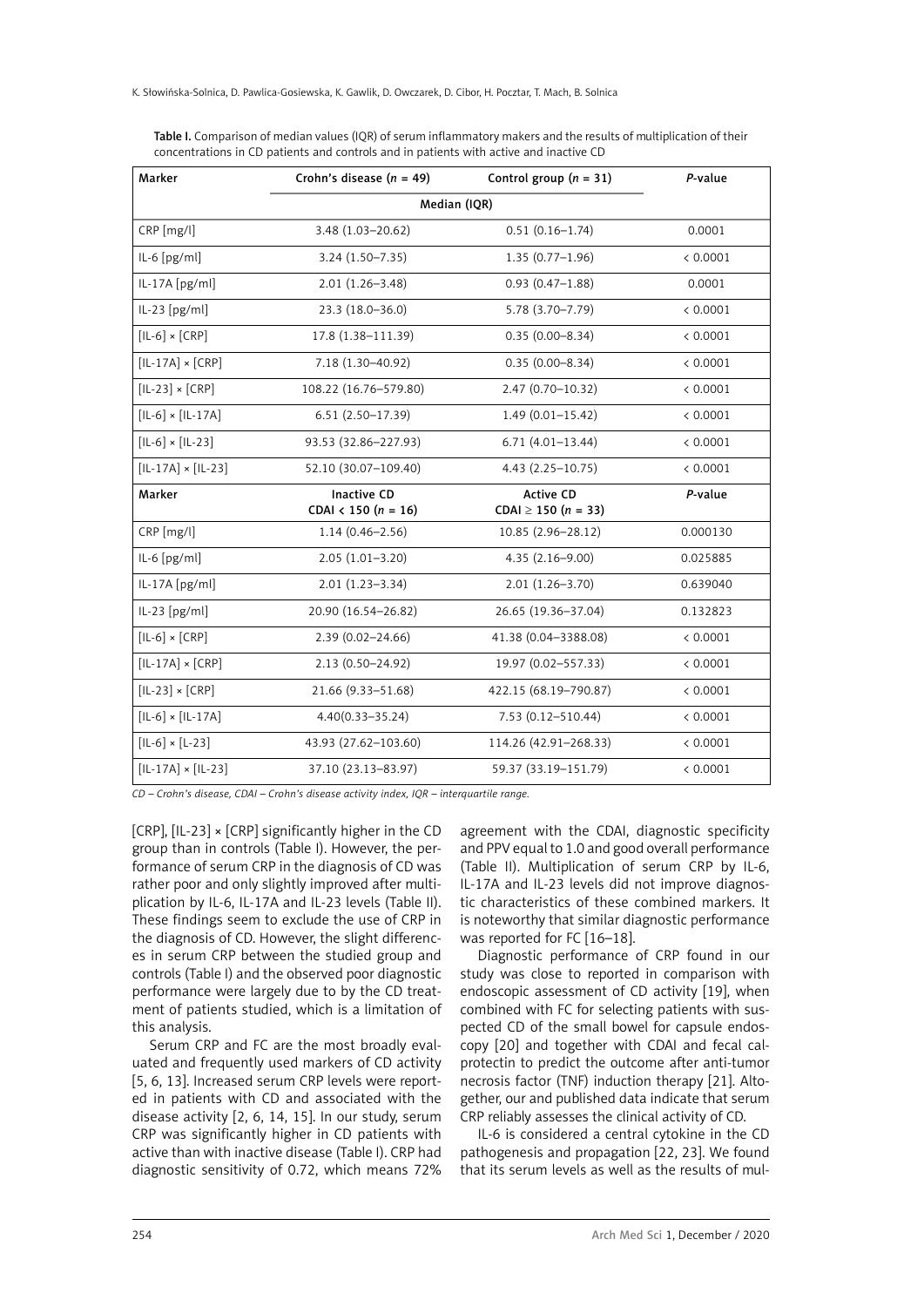| Marker                                              | Cut-off value | Sensitivity | Specificity | PPV   | <b>NPV</b> | <b>AUC</b> |
|-----------------------------------------------------|---------------|-------------|-------------|-------|------------|------------|
| The diagnosis of CD:                                |               |             |             |       |            |            |
| $CRP$ [mg/l]                                        | 2.69          | 0.592       | 0.933       | 0.935 | 0.583      | 0.761      |
| IL-6 [pg/ml]                                        | 2.16          | 0.673       | 0.839       | 0.868 | 0.619      | 0.765      |
| $IL-17A [pg/m]$                                     | 1.06          | 0.878       | 0.548       | 0.754 | 0.739      | 0.757      |
| $IL-23 [pg/ml]$                                     | 15.02         | 0.959       | 0.968       | 0.979 | 0.938      | 0.994      |
| $[IL-6] \times [CRP]$                               | 12.7          | 0.571       | 1.000       | 1.000 | 0.596      | 0.791      |
| $[IL-17A] \times [CRP]$                             | 3.3           | 0.694       | 0.935       | 0.944 | 0.659      | 0.846      |
| $[IL-23] \times [CRP]$                              | 29.1          | 0.735       | 1.000       | 1.000 | 0.705      | 0.904      |
| $[IL-6] \times [IL-17A]$                            | 2.5           | 0.776       | 0.774       | 0.844 | 0.686      | 0.799      |
| $[L-6] \times [L-23]$                               | 16.9          | 0.898       | 0.935       | 0.957 | 0.853      | 0.939      |
| $[IL-17A] \times [IL-23]$                           | 21.4          | 0.857       | 0.935       | 0.955 | 0.806      | 0.947      |
| The differentiation of active and inactive disease: |               |             |             |       |            |            |
| CRP [mg/l]                                          | 4.54          | 0.72        | 1.00        | 1.00  | 0.64       | 0.841      |
| IL-6 [pg/ml]                                        | 2.78          | 0.70        | 0.75        | 0.85  | 0.55       | 0.699      |
| IL-17A [pg/ml]                                      | 0.99          | 0.94        | 0.19        | 0.71  | 0.60       | 0.543      |
| IL-23 [pg/ml]                                       | 15.5          | 0.97        | 0.19        | 0.71  | 0.75       | 0.634      |
| $[IL-6] \times [CRP]$                               | 19.6          | 0.70        | 0.94        | 0.96  | 0.60       | 0.801      |
| $[IL-17A] \times [CRP]$                             | 7.2           | 0.73        | 0.94        | 0.96  | 0.63       | 0.822      |
| $[IL-23] \times [CRP]$                              | 0.77          | 1.00        | 0.06        | 0.69  | 1.00       | 0.854      |
| $[IL-6] \times [IL-17A]$                            | 0.80          | 0.94        | 0.25        | 0.72  | 0.67       | 0.618      |
| $[IL-6] \times [L-23]$                              | 50.1          | 0.73        | 0.63        | 0.80  | 0.53       | 0.712      |
| $[IL-17A] \times [IL-23]$                           | 12.7          | 0.97        | 0.13        | 0.70  | 0.67       | 0.616      |

Table II. Diagnostic characteristics of serum inflammatory markers and the results of multiplication of their concentrations in the diagnosis of CD and the differentiation of active and inactive disease

*CD – Crohn's disease, NPV – negative predictive value, PPV – positive predictive value, AUC – area under the ROC curve.*

tiplication of concentrations were significantly higher in patients with CD than in controls. The performance of IL-6 in the CD diagnosis was better than CRP and multiplication  $[IL-6] \times [CRP]$  improved it slightly but still with AUC  $\langle$  0.8 (Table II). With a similar limitation as in the case of CRP, the overall diagnostic performance of IL-6 is inferior to that required for clinical practice purposes.

IL-6 is also a candidate marker for CD course and treatment monitoring. It was demonstrated to be associated with disease activity [22–25], to predict endoscopic IBD activity in combination with serum amyloid A (SAA), IL-8, and eotaxin-1 [26], and to predict the response to biologic treatment in CD patients [27, 28]. However, there are also reports that do not confirm the diagnostic utility of IL-6 in CD [29]. We found serum IL-6 significantly higher in CD patients with active than inactive disease (Table I). The ratio of median serum IL-6 in active and inactive CD of 2.12 was similar to that reported by Mavropoulou *et al.* [25],

but lower than in a study by Nikolaus *et al.* [24]. Diagnostic performance of IL-6 in differentiating active and inactive disease was in our study worse than that of CRP (Table II).

CRP is synthetized and secreted by hepatocytes under the influence of IL-6, and their serum levels usually correlate. We evaluated diagnostic characteristics of the results of multiplication [IL-6] × [CRP]. The values of this combined marker differed significantly between patients with active and inactive CD, and its diagnostic performance was better than that of IL-6 but worse than that of CRP (Tables I, II). In conclusion, contrary to the published data mentioned above, IL-6 is not a suitable single marker also for the differentiation of active and inactive CD.

Th17 cells and the IL-17/IL-23 axis play an important role in the pathogenesis and clinical course of CD [30, 31]. Additionally, IL-6 and IL-17 are inflammatory mediators produced by activated Th17 cells [32]. However, evidence for the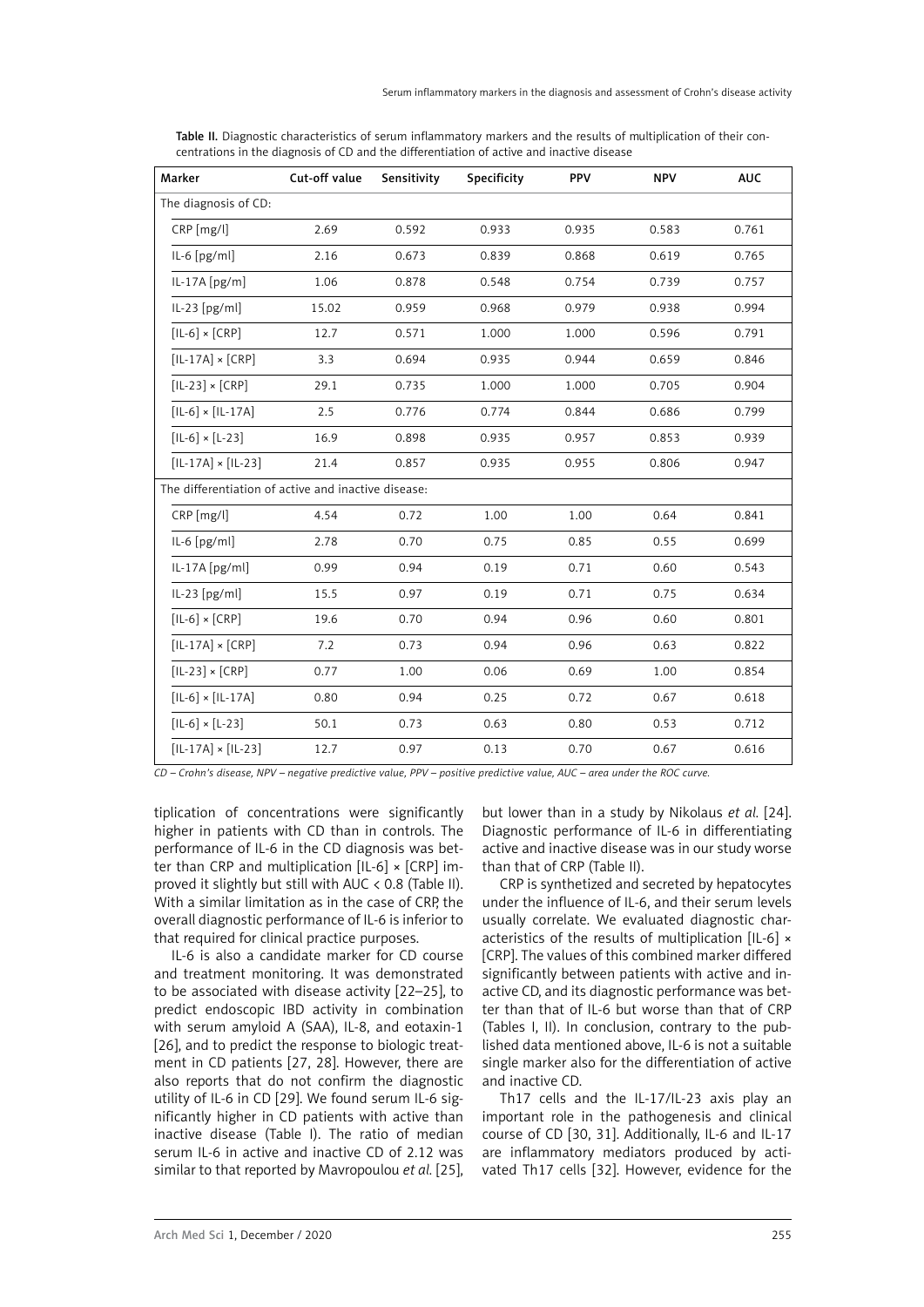diagnostic utility of IL-17 and IL-23 in CD/IBD is scarce and reports are discordant [33–35]; more attention is paid to these cytokines as a therapeutic target [36, 37]. In our study, serum IL-17A and IL-23 as well as the results of multiplication of their concentrations were significantly higher in treated CD patients compared to controls. In the diagnosis of CD serum IL-23 performed best among all studied markers, while the diagnostic characteristics of IL-17A were comparable to those of IL-6 (Table I). The diagnostic performance of the multiplication results was markedly better than that of serum CRP and IL-6 but still slightly worse than with IL-23 as a single marker (Table II). The diagnostic performance of IL-23 may be related to the involvement of the IL-17/IL-23 axis in CD pathogenesis. However, this was not the case with IL-17A and IL-6.

Interestingly, serum levels of IL-17A and IL-23 did not differ significantly between CD patients with active and inactive disease, but their multiplication results did (Table I). The performance of IL-17A and IL-23 in differentiating active and inactive CD was poor (Table II). Multiplying serum levels of IL-17A and IL-23 by CRP made the diagnostic performance of these combined markers comparable to CRP (Table II). Thus, both IL-17A and IL-23 cannot be recommended as markers of CD activity.

Laboratory markers of inflammation are hardly used in the diagnosis of CD and the assessment of its activity. We found good performance characteristics of IL-23 in the diagnosis of CD and CRP in the assessment of disease activity. We also evaluated the results of multiplication of concentrations as combined inflammatory markers, but their diagnostic performance was not better compared to the individual multipliers to a degree authorizing their use in clinical practice.

Measurement of inflammatory markers in serum can be performed together with other tests necessary for care of CD patients, such as complete blood count or serum albumin. In general, laboratory markers used instead of or in selecting patients for endoscopy or other imaging studies could make the CD diagnosis and the assessment of its activity easier, more convenient and less expensive. Promising diagnostic performance of CRP and IL-23 found in our study in a relatively small group of CD patients should be considered preliminary. It has to be emphasized, however, that currently CRP is measured routinely, while the IL-23 ELISA reagent kits are approved for research use only. Thus, our results suggest the utility of serum CRP in assessment of CD activity, and the need for validation and approval of IL-23 assays for the CD diagnosis.

## Conflict of interest

The authors declare no conflict of interest.

References

- 1. Feuerstein JD, Cheifetz AS. Crohn disease: epidemiology, diagnosis, and management. Mayo Clin Proc 2017; 92: 1088-1103.
- 2. Baumgart DC, Sandborn WJ. Crohn's disease. Lancet 2012; 380: 1590-606.
- 3. Best WR, Becktel JM, Singleton JW, Kern F Jr. Development of a Crohn's disease activity index. National Cooperative Crohn's Disease Study. Gastroenterology 1976; 70: 439-44.
- 4. Bourgonje AR, von Martels JZH, Gabriëls RY, et al. A combined set of four serum inflammatory biomarkers reliably predicts endoscopic disease activity in inflammatory bowel disease. Front Med 2019; 6: 251.
- 5. Benitez JM, Meuwis MA, Reenaers C, Van Kemseke C, Meunier P, Louis E. Role of endoscopy, cross-sectional imaging and biomarkers in Crohn's disease monitoring. Gut 2013; 62: 1806-16.
- 6. Ma C, Battat R, Parker CE, Khanna R, Jairath V, Feagan BG. Update on C-reactive protein and fecal calprotectin: are they accurate measures of disease activity in Crohn's disease? Expert Rev Gastroenterol Hepatol 2019; 13: 319-30.
- 7. Chang S, Malter L, Hudesman D. Disease monitoring in inflammatory bowel disease. World J Gastroenterol 2015; 21: 11246-59.
- 8. Singha UP, Singha NP, Murphya EA, et al. Chemokine and cytokine levels in inflammatory bowel disease patients. Cytokine 2016; 77: 44-9.
- 9. Hoekman DR, Diederen K, Koot BGP, Tabbers MM, Kindermann A, Benninga MA. Relationship of clinical symptoms with biomarkers of inflammation in pediatric inflammatory bowel disease. Eur J Pediatr 2016; 175: 1335-42.
- 10. Vermeire S, Van Assche G, Rutgeerts P. Laboratory markers in IBD: useful, magic, or unnecessary toys? Gut 2006; 55: 426-31.
- 11. Szczeklik K, Mach T, Cibor D, et al. Correlation of paraoxonase-1 with the severity of Crohn's disease. Molecules 2018; 23: 2603.
- 12. Szczeklik K, Krzyściak W, Cibor D, et al. Markers of lipid peroxidation and antioxidant status in the serum and saliva of patients with active Crohn disease. Pol Arch Intern Med 2018; 128: 362-70.
- 13. Mak LY, Tong TSM, Cheung KS, et al. Combined use of common fecal and blood markers for detection of endoscopically active inflammatory bowel disease. Clin Transl Gastroenterol 2020; 11: e00138.
- 14. Shiga H, Abe I, Onodera M, et al. Serum C-reactive protein and albumin are useful biomarkers for tight control management of Crohn's disease in Japan. Sci Rep 2020; 10: 511.
- 15. Chang S, Malter L, Hudesman D. Disease monitoring in inflammatory bowel disease. World J Gastroenterol 2015; 21: 11246-59.
- 16. Vázquez-Morón JM, Pallarés-Manrique H, Machancoses FH, Ramos-Lora M, Ruiz-Frutos C. Accurate cut-offs for predicting endoscopic activity and mucosal healing in Crohn's disease with fecal calprotectin. Rev Esp Enferm Dig 2017; 109: 130-6.
- 17. Scaioli E, Cardamone C, Scaglmiarini M, Zagari RM, Bazzoli F, Belluzzi A. Can fecal calprotectin better stratify Crohn's disease activity index? Ann Gastroenterol 2015; 28: 247-52.
- 18. Sipponen T, Savilahti E, Kolho KL, Nutinen H, Turunen U, Färkkilä M. Crohn's disease activity assessed by fecal calprotectin and lactoferrin: correlation with Crohn's